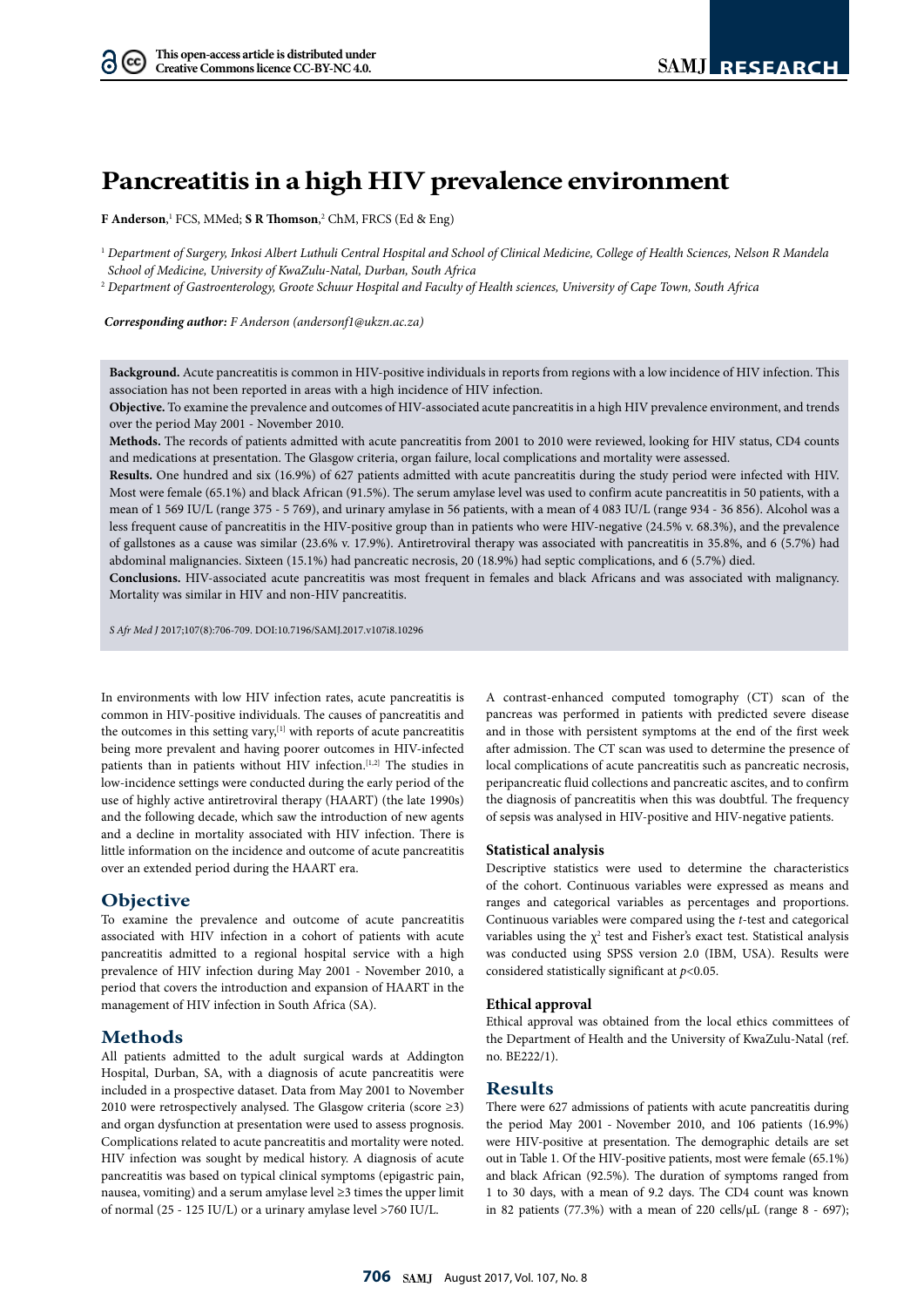51/82 patients (62.1%) had a CD4 count <200 cells/µL. The body mass index was calculated in 81 patients, with a mean of 26 kg/m<sup>2</sup> (range  $16 - 64$ 

The serum amylase level was used to confirm acute pancreatitis in 50 patients, with a mean of 1 569 IU/L (range 375 - 5 769) and urinary amylase in 56 patients, with a mean of 4 083 IU/L (range 934 - 36 856). Of the 20 HIV-positive patients (18.9%) with a serum amylase level <1 000 U/L, 7 had evidence of acute pancreatitis on the CT scan. The prevalence of the common causes of pancreatitis differed between the HIV-positive and HIV-negative groups (Table 1). Alcohol was a less frequent cause in the HIV-positive group than in those who were HIVnegative (*p*=0.0001), whereas the frequency of gallstones was similar (*p*=0.1741). Sixty-four (60.4%) of the HIV-positive patients were on HAART (Table 2), and in 38 cases (59.4%) this was the only possible cause of the pancreatitis. The Glasgow criteria predicted intensive care admission, complications and mortality with similar accuracy in the HIV-positive and HIV-negative patients. In 44 patients, imaging by CT scan (*n*=23) and ultrasound (*n*=21) showed a normal pancreas (Balthazar A), while in 46 patients, a CT scan (*n*=39) and ultrasound (*n*=7) showed features of acute pancreatitis.

In 13 HIV-positive patients (12.3%), the CT scan and a raised erythrocyte sedimentation rate showed the pancreatitis to be associated with abdominal tuberculosis. Of the HIV-positive patients, 20 (18.9%) had septic complications (6 chest infections, 5 central line sepsis, 3 septicaemia and 3 infections of necrotic pancreas). Two of the 3 patients with infected necrosis were successfully managed nonoperatively, and the other had a methicillin-resistant *Staphylococcus aureus* infection and died 2 weeks after admission. Eight patients presented with lactic acidosis, of whom 3 died within 1 week of admission. The rate of sepsis was significantly higher in the HIVpositive patients than in those who were HIV-negative (Table 1).

Six HIV-positive patients (5.7%) had malignancies. These were four lymphomas in the head of the pancreas diagnosed by endoscopic ultrasound and aspiration, a pararenal lymphoma and a renal cell carcinoma diagnosed by CT scan and percutaneous aspiration. One

of these patients died of disseminated disease at 2 weeks without features of pancreatic inflammation on a CT scan. No malignancies were found in the patients without HIV infection.

Four patients developed pseudocysts, which were managed expectantly. Six HIV-positive patients (5.7%) died, of whom 3 (2 on HAART) had CD4 counts <200 cells/µL.

## **Discussion**

This and previous studies at Addington Hospital have demonstrated an increase in the prevalence of HIV in association with pancreatitis, from 5% (2001 - 2006)<sup>[3]</sup> and 10% (2001 - 2008)<sup>[4]</sup> to 16.9% in the present study (Fig. 1). An increasing incidence from 2.6 events per 1 000 person-years for the period 1996 - 2000 to 5.1 events per 1 000 personyears for 2001 - 2006 ( $p=0.0014$ ) was reported by another group.<sup>[5]</sup> The increase in the prevalence of HIV infection in our study was associated with an increase in gallstone-related pancreatitis (Fig. 1).



*Fig. 1. Trends in aetiology, hospital stay and mortality in all patients with pancreatitis (*N*=627).*

|                                          | HIV-positive      | <b>HIV-negative</b>   | p-value |
|------------------------------------------|-------------------|-----------------------|---------|
| Total patients, $N$ (%)                  | 106(16.9)         | 521(83.1)             |         |
| Males/females, $n$ (%)                   | 37(34.9):69(65.1) | 383 (73.6):138 (26.5) | 0.000   |
| Age (yr), mean (range)                   | $36(12-60)$       | $40(12-89)$           | 0.005   |
| Duration of symptoms (d), mean (range)   | $9.2(1 - 30)$     | $2(1 - 14)$           | 0.000   |
| Body mass index $(kg/m2)$ , mean (range) | $26(16-64)$       | $25.4(16-59)$         | 0.76    |
| Aetiology, $n$ (%)                       |                   |                       |         |
| Alcohol                                  | 26(24.5)          | 356 (68.3)            | 0.0001  |
| Gallstones                               | 25(23.6)          | 93 (17.9)             | 0.1741  |
| Malignancy                               | 6(5.7)            | $\mathbf{0}$          | 0.0001  |
| Ethnic group, $n$ (%)                    |                   |                       |         |
| <b>Black African</b>                     | 97(91.5)          | 226(43.4)             | 0.000   |
| Mixed race                               | 3(2.5)            | 41(7.9)               | 0.091   |
| Indian                                   | 6(5.7)            | 232(44.6)             | 0.0001  |
| White                                    | $\boldsymbol{0}$  | 22(4.2)               | 0.036   |
| Outcomes                                 |                   |                       |         |
| Glasgow $\geq$ 3, <i>n</i> (%)           | 19(17.9)          | 98 (18.8)             | 1.00    |
| Organ failure, n (%)                     | 10(9.4)           | 51(9.8)               | 0.961   |
| Hospital stay (d), mean (range)          | $11.5(1 - 44)$    | $10.2(1 - 123)$       | 0.002   |
| Necrosis pancreas, $n$ (%)               | 16(15.1)          | 47(9.0)               | 0.074   |
| Sepsis, $n$ (%)                          | 20(18.9)          | 50(9.6)               | 0.009   |
| Complications, $n$ (%)                   | 19(17.9)          | 108(20.7)             | 0.54    |
| Mortality, $n$ (%)                       | 6(5.7)            | 37(7.1)               | 0.611   |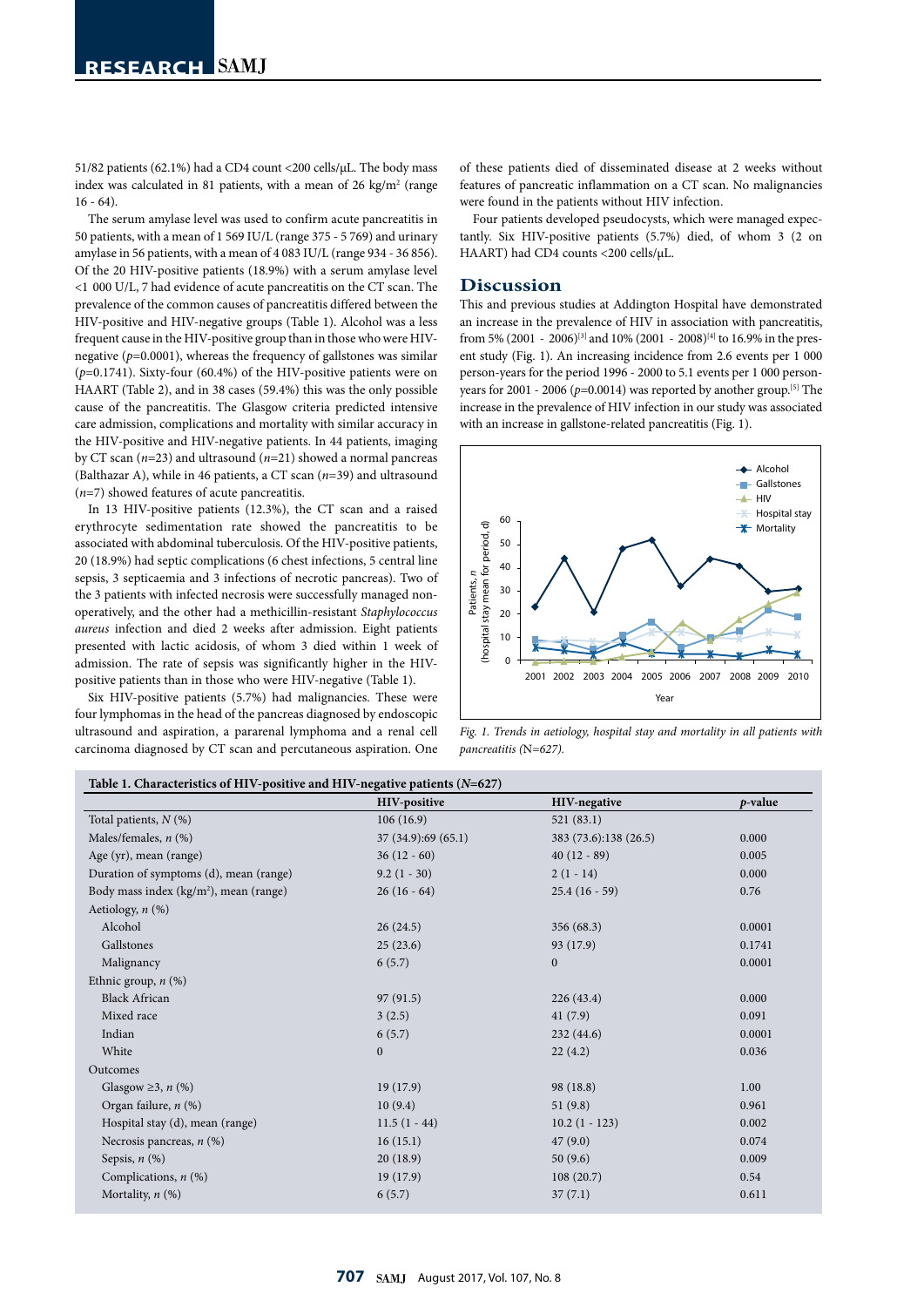| Table 2. Highly active antiretroviral therapy regimens $(N=64)$                                                                           |             |  |  |
|-------------------------------------------------------------------------------------------------------------------------------------------|-------------|--|--|
|                                                                                                                                           | Patients, n |  |  |
| Stavudine (NRTI)/lamivudine (NRTI)/efavirenz (NNRTI)                                                                                      | 56          |  |  |
| Stavudine (NRTI)/lamivudine (NRTI)/nevirapine (NNRTI)                                                                                     | 4           |  |  |
| Zidovudine (NRTI)/lamivudine (NRTI)/efavirenz (NNRTI)                                                                                     |             |  |  |
| Stavudine (NRTI)/nevirapine (NNRTI)/didanosine (NRTI)                                                                                     |             |  |  |
| Lamivudine (NRTI)/efavirenz (NNRTI)/tenofovir (PI)                                                                                        |             |  |  |
| Lamivudine (NRTI)/didanosine (NRTI)/nevirapine (NNRTI)                                                                                    |             |  |  |
| $NRTI$ = nucleoside reverse transcriptase inhibitor; $NNRTI$ = non-nucleoside reverse transcriptase inhibitor; $PI$ = protease inhibitor. |             |  |  |

The majority of our patients with HIV-related pancreatitis were black African and female. Another study found more males (51.8%) and more African Americans (88.2%) with HIV-related pancreatitis.<sup>[5]</sup> The mean ages of 35 and 38 years for females and males, respectively,

is comparable to the 36, 36.1 and 37.4 years reported in previous studies.[5-7] In a previous report, HIV-positive patients with acute pancreatitis were of similar age to those without pancreatitis.[6] The association of lower CD4 counts with pancreatitis is unclear. In a previous study, there was a significant negative correlation between serum pancreatic enzyme levels and the number of CD4

lymphocytes.[8] A higher baseline CD4 cell count was associated with a decreased risk of pancreatitis.<sup>[9]</sup> In our study, 51/82 patients (62.1%) had CD4 counts <200 cells/µL, whereas in other studies the CD4 counts were <200 cells/ $\mu$ L in 57.5%,<sup>[5]</sup> 32.6%,<sup>[6]</sup> 63%<sup>[7]</sup> and 89% of patients.<sup>[10]</sup> In a previous report,<sup>[8]</sup> it was also demonstrated that patients with asymptomatic HIV infection or a CD4 cell count >500 cells/µL did not develop asymptomatic hyperamylasaemia or acute pancreatitis over a 1-year period.

The aetiology of acute pancreatitis in the setting of HIV infection also varies, and may include both causes common in HIV-negative individuals and HIV-specific causes that include medications, opportunistic infections and tumours.[1] There is also a report of acute pancreatitis during primary HIV infection.<sup>[11]</sup> In a previous study, pancreatitis was associated with gallstones, intravenous drug abuse, pentamidine intake, and *Pneumocystis jiroveci* and *Mycobacterium avium-intracellulare* infections.[[8](https://docs.google.com/document/d/1qZymFV_Y9jbZHclLTQUvu7itOXttKjXt1fKK6bnEn8w/edit#heading=h.3dy6vkm)] Acute pancreatitis is also a complication of nucleoside reverse transcriptase inhibitors (didanosine, stavudine). The combination of didanosine and stavudine was associated with the highest risk.<sup>[12]</sup> In another study, the crude incidence of pancreatitis ranged from 0.18 cases per 100 person-years on therapy with zidovudine to 6.25 cases per 100 person-years for didanosine plus hydroxyurea.<sup>[13]</sup> In a further report, there was no evidence of an association of pancreatitis with exposure to didanosine, stavudine or any other HAART regimen.[9] There was a similar finding in another report without an association with a particular drug regimen.<sup>[14]</sup> The HAART medications used by the patients in this study are listed in Table 2.

A postmortem study of the pancreases of asymptomatic individuals with AIDS and normal antemortem ultrasound scans of the pancreas and normal serum amylase levels revealed mycobacteriosis (22%), toxoplasmosis (13%), cytomegalovirus (9%), *P. jiroveci* (9%) and HIV p24 (22%) antigens in macrophage cytoplasm in the pancreas.[15] Opportunistic infections of the pancreas have been reported in postmortem studies, but there is little information on the prevalence or diagnostic modalities appropriate for the antemortem environment. No patient in our cohort was diagnosed with opportunistic infections before death, and postmortem assessments were not performed. HAART, tuberculosis and malignancy were more frequent in HIV-positive patients (Table 3). In a previous report, drugs, alcohol, hypertriglyceridaemia and opportunistic

| Table 3. Cause of pancreatitis and spectrum of CD4 counts |
|-----------------------------------------------------------|
| and tumours in HIV-infected patients $(N=106)$            |

|                                                 | n(%)      |
|-------------------------------------------------|-----------|
| Cause of pancreatitis                           |           |
| Alcohol                                         | 26(24.5)  |
| Gallstones                                      | 25(23.6)  |
| <b>HAART</b>                                    | 38 (35.8) |
| HIV only                                        | 11(10.4)  |
| CD4 count (cells/ $\mu$ L) (N=82)               |           |
| >200                                            | 31(38.3)  |
| <200                                            | 51(62.1)  |
| Malignancy                                      |           |
| Lymphoma head of pancreas                       | 4(3.8)    |
| Pararenal lymphoma                              | 1(0.9)    |
| Renal cell carcinoma                            | 1(0.9)    |
| $HAART = highly active antiretroviral therapy.$ |           |

HAART = highly active antiretroviral therapy.

infections were the most common aetiological associations,<sup>[[6](https://docs.google.com/document/d/1qZymFV_Y9jbZHclLTQUvu7itOXttKjXt1fKK6bnEn8w/edit#heading=h.2xcytpi)]</sup> and in another, 46% of cases were associated with medication and 26% had an idiopathic aetiology.[7]

 Results reported on the accuracy of severity assessment indices are conflicting. In two studies, the Ranson and Glasgow criteria were found to be of poor prognostic value and the Apache II score a better predictor of an unfavourable outcome.<sup>[2,7]</sup> However, the best overall accuracy of the Apache II system as a predictive tool (75%) leaves a lot to be desired.[7] In sharp contrast, another report demonstrated Ranson's criteria to be of similar value in predicting a poor outcome as was found in other non-HIV-related series.<sup>[16]</sup> Lack of consensus on severity indices is added to by Parithivel *et al.*'s<sup>[10]</sup> report, in which 89% of patients had CD4 counts <200 cells/µL. They found that the commonly used predictors of severe disease were unhelpful because of altered hepatic and renal function and low white cell counts in HIV-infected patients. In our study, the frequencies of a Glasgow score of ≥3, organ failure and mortality were found to be similar in the HIV-positive and HIV-negative groups.

The mortality rate of 5.7% in this study is similar to the rate of 5.9% reported by Smith *et al.*,<sup>[9]</sup> but is much lower than the 32% reported a decade earlier in a study that had a significant number of patients with AIDS in the cohort.<sup>[10]</sup>

# **Conclusions**

In our setting, acute pancreatitis associated with HIV infection was most common in females and in black African patients. The serum amylase level was elevated for prolonged periods and may be used to aid diagnosis after 72 hours of symptoms. Drug-related pancreatitis was more frequent and alcohol as a cause less frequent in HIVrelated pancreatitis. Malignancy in this cohort was associated with HIV infection. Although pancreatic necrosis was more common in HIV-related pancreatitis, mortality was similar. However, it was